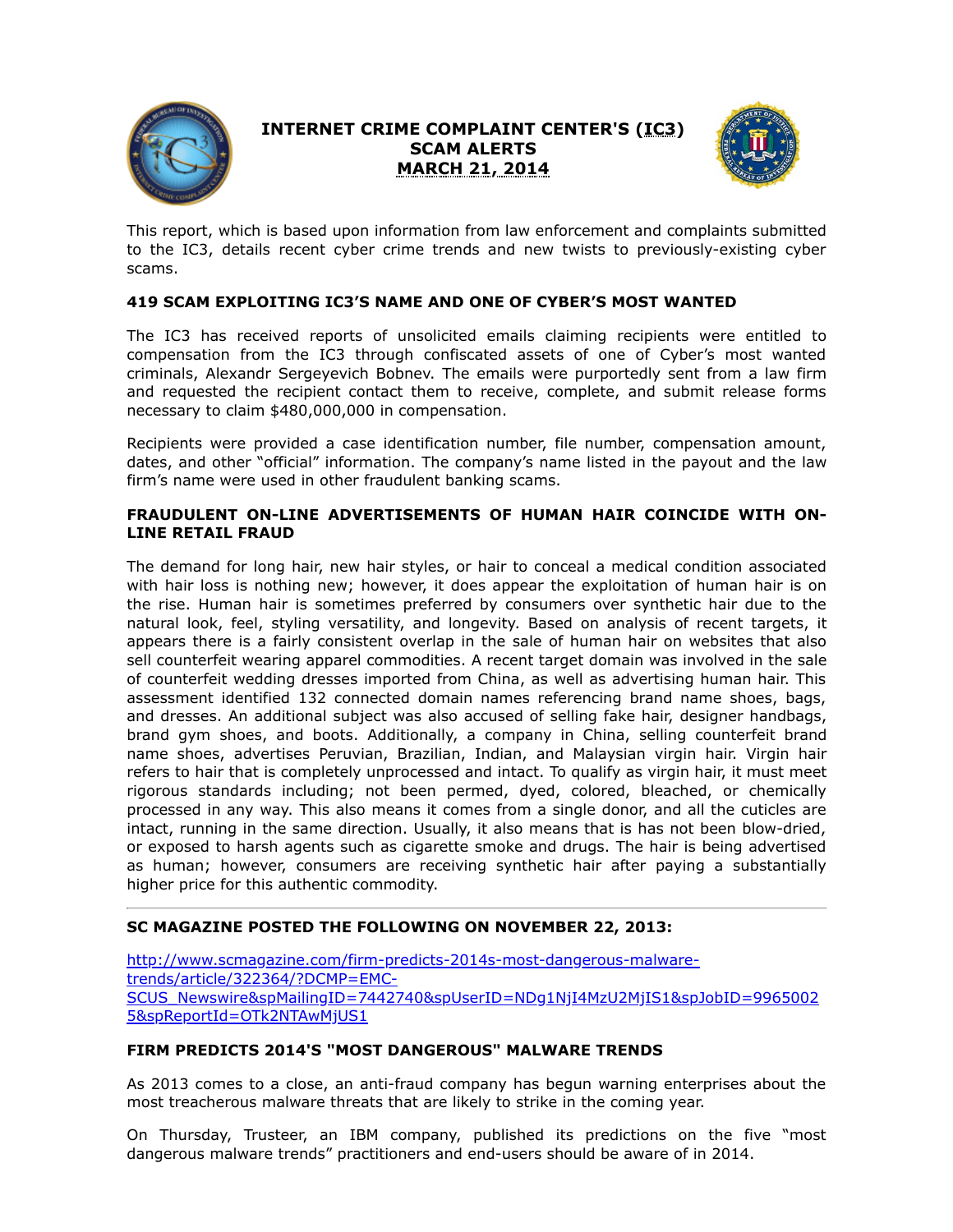Threats that made the list were: source code leaks, which continue to hasten malware release cycles; saboteurs using "old school" techniques to bypass newer detection technologies; and the increased use of malware utilizing evasion tactics to stay off researchers' radars.

In addition, Trusteer predicted that fraudsters leveraging account takeovers via victims' devices, as opposed to from their own machines, should be top of mind. Notably, the firm also said that the use of mobile SMS-forwarding malware would become ubiquitous in 2014.

"The capability to forward mobile SMS messages will be a standard feature in virtually all major malware families with standalone SMS forwarding malware readily available," an infographic highlighting the findings said.

"Mobile SMS verification is rendered all but useless as an out-of-band authentication method. Furthermore, enterprises must be wary of the real potential for SMS communication compromise with the increasing popularity of BYOD," the firm advised.

On Friday, Amit Klein, CTO of the company, emailed SCMagazine.com and addressed some of the "old school" techniques he believes will be most dangerous in 2014.

"We increasingly see attacks by financial malware which prevents the victims from interacting with the genuine financial site, or reroutes such interaction away from the genuine site very early in the session," Klein said, naming man-in-the-browser (MitB) style HTML injection and pharming attacks – when the victim interacts with a "completely spoofed site," – as attack methods.

"…The upside for the attacker is that by preventing the interaction between the user and the site, the genuine site gets no wind of the attack (at least, of the phase of the attack involving the victim)," Klein continued.

In a blog post on the predictions, Klein further added that the trends showcase the resilient nature of cyber criminals faced with advanced security technologies.

"What's needed is a disruptive approach to security – an approach that addresses the root cause of infections and cyber crime," Klein said. "This approach will need to respond to new cyber crime techniques in real time, while also providing holistic protection."

#### **SC MAGAZINE POSTED THE FOLLOWING ON NOVEMBER 19, 2013:**

[http://www.scmagazine.com/phony-anti-virus-programs-evade-detection-with-stolen](https://www.ic3.gov/egress.aspx?u=http%3a%2f%2fwww.scmagazine.com%2fphony-anti-virus-programs-evade-detection-with-stolen-certificates%2farticle%2f321734%2f%3fDCMP%3dEMC-SCUS_Newswire&h=DA265BC6E14EE04B1E662947456528B9383C1812C461511B4ACE2B969CA9F931)certificates/article/321734/?DCMP=EMC-SCUS\_Newswire

# **PHONY ANTI-VIRUS PROGRAMS EVADE DETECTION WITH STOLEN CERTIFICATES**



Malicious software disguised as phony anti-virus programs has been combated for half a decade, which is why attackers now are evading detection by using stolen digital certificates.

The researchers with anti-virus software company Bitdefender recently uncovered a batch of such samples, named Antivirus Security Pro, that have been tweaked to come with the digitally signed installer.